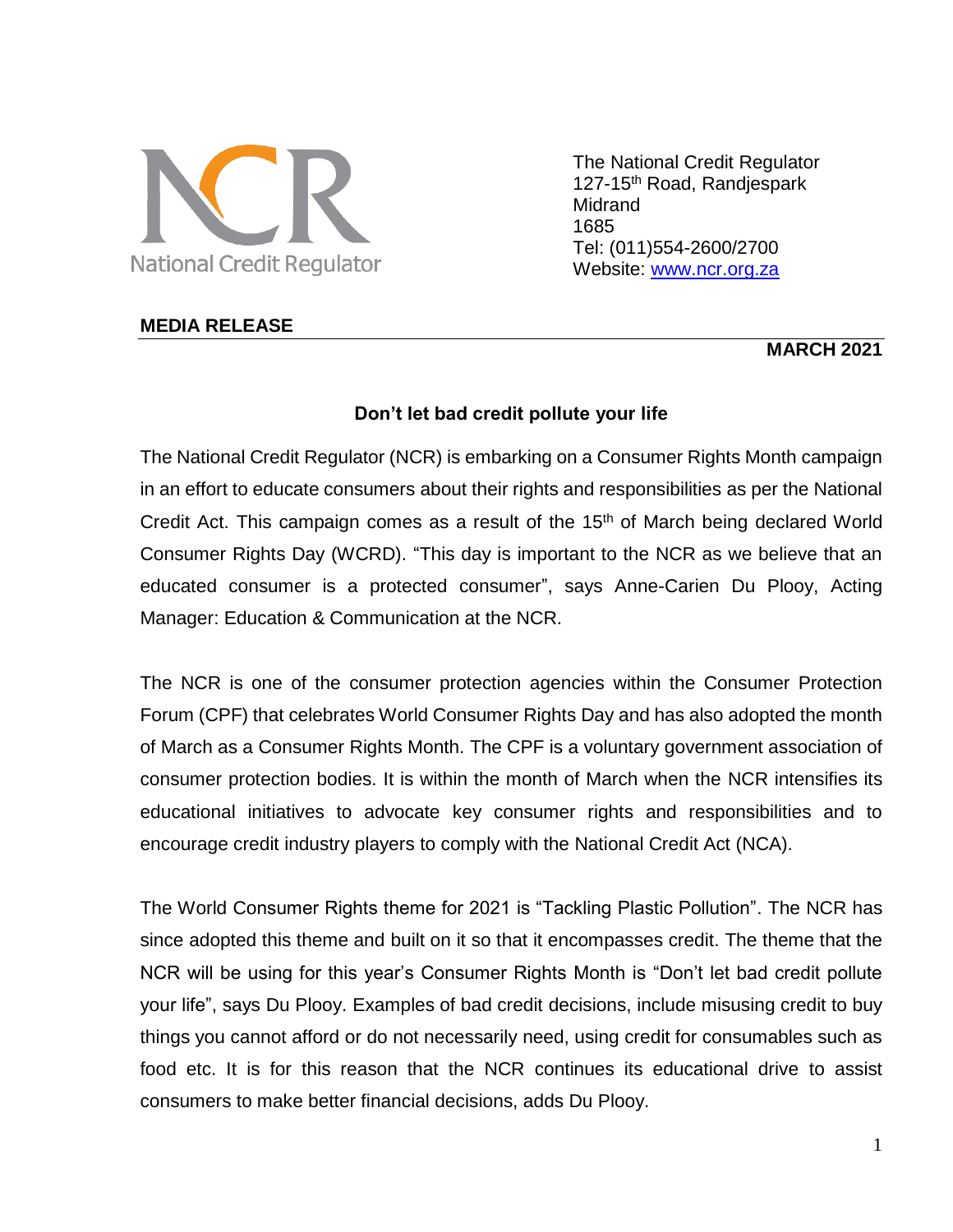It is important to know that credit providers are not allowed to retain consumers' cards when they are given credit. Should this happen, consumers should not hesitate to report such acts at their nearest police station and to the National Credit Regulator, advises Du Plooy.

Below are some of the consumer rights enshrined in the National Credit Act:

- Right to apply for credit –This application must be made in good faith with truthful disclosure of all information by the consumer. If the application is declined by the credit provider, a consumer has a right to receive reasons why the credit application has been declined;
- Right to disclosure of information A credit provider must provide a consumer with a pre-agreement statement and quotation before he/she can accept and sign the credit agreement;
- Right to receive documents in an official language A consumer has the right to receive any document that is required in terms of the NCA in the official language that the consumer reads or understands, to the extent that is reasonable, having regard to usage, practicality, expense, regional circumstances and the balance of the needs and preferences of the population ordinarily served by the person required to deliver that document;
- Right to receive information in plain and understandable language –A credit provider must give the consumer documents that are in plain, simple and understandable language. This means that the contents, meaning and importance of the document must be easy to understand;
- Right to confidential treatment of personal information This means that the credit provider may only use your information for the purpose for which it was given;
- Right to access and challenge information held at the credit bureau A Consumer has a right to receive one free credit report once a year from a credit bureau and to challenge any incorrect information; and
- Right to get assistance when over-indebted A consumer has a right to be assisted when struggling to pay debts.